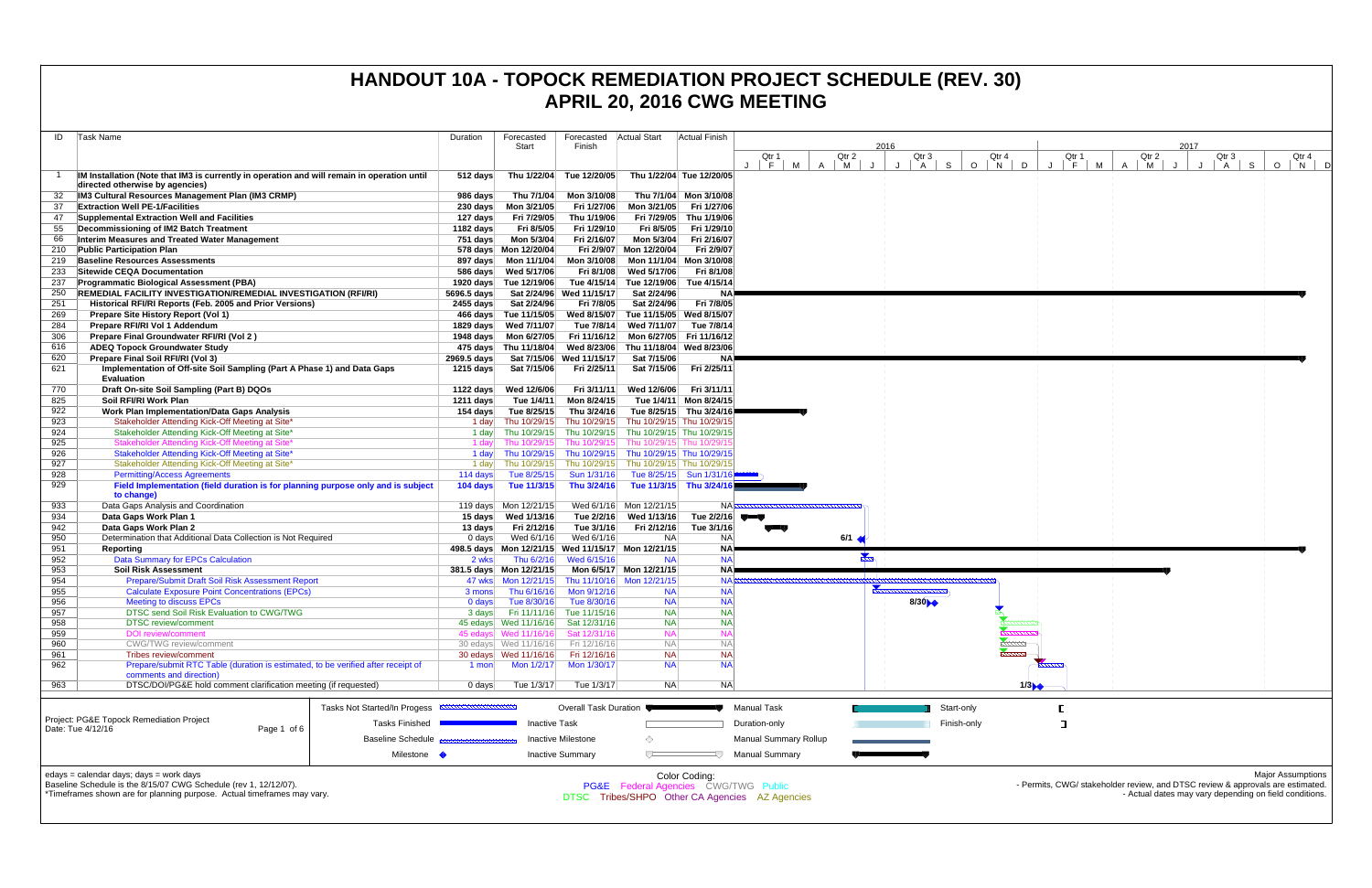| ID   | Task Name                                                                                                       |                          | Duration            | Forecasted               | Forecasted                | <b>Actual Start</b>       | Actual Finish             |                              |                                 |      |                 |                  |
|------|-----------------------------------------------------------------------------------------------------------------|--------------------------|---------------------|--------------------------|---------------------------|---------------------------|---------------------------|------------------------------|---------------------------------|------|-----------------|------------------|
|      |                                                                                                                 |                          |                     | Start                    | Finish                    |                           |                           |                              |                                 | 2016 |                 |                  |
|      |                                                                                                                 |                          |                     |                          |                           |                           |                           | Qtr 1<br>M<br>F.             | Qtr 2<br>$\mathsf{A}$<br>M<br>J | J    | Qtr 3<br>S<br>A | Qtr 4<br>$O$   N |
| 964  | <b>Follow-up RTC Meeting</b>                                                                                    |                          | 10 days             | Mon 2/6/17               | Mon 2/20/17               | <b>NA</b>                 | <b>NA</b>                 |                              |                                 |      |                 |                  |
| 965  | Send agenda (2 wks prior to meeting)                                                                            |                          | $0 \text{ days}$    | Mon 2/6/17               | Mon 2/6/17                | <b>NA</b>                 | <b>NA</b>                 |                              |                                 |      |                 |                  |
| 966  | <b>Hold Meeting</b>                                                                                             |                          | $0 \text{ days}$    | Mon 2/20/17              | Mon 2/20/17               | <b>NA</b>                 | <b>NA</b>                 |                              |                                 |      |                 |                  |
| 967  | Finalize/Submit Soil Risk Assessment Report with RTC Table (duration is                                         |                          | 2.5 mons            | Tue 2/21/17              | Thu 5/4/17                | <b>NA</b>                 | <b>NA</b>                 |                              |                                 |      |                 |                  |
|      | estimated, to be verified after completion of RTCs)                                                             |                          |                     |                          |                           |                           |                           |                              |                                 |      |                 |                  |
| 968  | DTSC review/approve                                                                                             |                          | 1 mon               | Fri 5/5/17               | Mon 6/5/17                | <b>NA</b>                 | <b>NA</b>                 |                              |                                 |      |                 |                  |
| 969  | DOI review/approve                                                                                              |                          | 1 mon               | Fri 5/5/17               | Mon 6/5/17                | <b>NA</b>                 | <b>NA</b>                 |                              |                                 |      |                 |                  |
| 970  | <b>RFI/RI Volume 3</b>                                                                                          |                          | 380.5 days          |                          | Wed 6/1/16 Wed 11/15/17   | <b>NA</b>                 | <b>NA</b>                 |                              |                                 |      |                 |                  |
| 971  | Prepare Draft RFI/RI Vol 3 Report                                                                               |                          | $11.5 \text{ mon}$  | Wed 6/1/16               | Thu 5/4/17                | <b>NA</b>                 | <b>NA</b>                 |                              |                                 |      |                 |                  |
| 972  | DTSC sends report to CWG/TWG and Tribes                                                                         |                          | 3 days              | Thu 5/4/17               | Tue 5/9/17                | <b>NA</b>                 | <b>NA</b>                 |                              |                                 |      |                 |                  |
| 973  | <b>CWG/TWG</b> review/comment                                                                                   |                          | 30 edays            | Tue 5/9/17               | Thu 6/8/17                | <b>NA</b>                 | <b>NA</b>                 |                              |                                 |      |                 |                  |
| 974  | Tribes review/comment                                                                                           |                          | 30 edays            | Tue 5/9/17               | Thu 6/8/17                | <b>NA</b>                 | <b>NA</b>                 |                              |                                 |      |                 |                  |
| 975  | <b>DTSC</b> review/comment                                                                                      |                          | 45 edays            | Tue 5/9/17               | Fri 6/23/17               | <b>NA</b>                 | <b>NA</b>                 |                              |                                 |      |                 |                  |
| 976  | <b>DOI</b> review/comment                                                                                       |                          | 45 edays            | Tue 5/9/17               | Fri 6/23/17               | <b>NA</b>                 | <b>NA</b>                 |                              |                                 |      |                 |                  |
| 977  | Prepare/submit RTC Table (duration is estimated, to be verified after receipt of<br>comments and direction)     |                          | 30 edays            | Mon 6/26/17              | Wed 7/26/17               | <b>NA</b>                 | <b>NA</b>                 |                              |                                 |      |                 |                  |
| 978  | DTSC/DOI/PG&E hold comment clarification meeting (if requested)                                                 |                          | 0 days              | Tue 6/27/17              | Tue 6/27/17               | NA.                       | <b>NA</b>                 |                              |                                 |      |                 |                  |
| 979  | <b>Follow-up RTC Meeting</b>                                                                                    |                          | 10 days             | Wed 8/2/17               | Wed 8/16/17               | <b>NA</b>                 | <b>NA</b>                 |                              |                                 |      |                 |                  |
| 980  | Send agenda (2 wks prior to meeting)                                                                            |                          | $0 \text{ days}$    | Wed 8/2/17               | Wed 8/2/17                | <b>NA</b>                 | <b>NA</b>                 |                              |                                 |      |                 |                  |
| 981  | <b>Hold Meeting</b>                                                                                             |                          | 0 days              | Wed 8/16/17              | Wed 8/16/17               | <b>NA</b>                 | <b>NA</b>                 |                              |                                 |      |                 |                  |
| 982  | Prepare Revised RFI Volume 3 with RTC Table (duration is estimated, to be<br>verified after completion of RTCs) |                          | 2 mons              |                          | Thu 8/17/17 Mon 10/16/17  | <b>NA</b>                 | <b>NA</b>                 |                              |                                 |      |                 |                  |
| 983  | DTSC review/approve Revised RFI/RI Vol. 3 Report                                                                |                          | 1 mon               |                          | Tue 10/17/17 Wed 11/15/17 | <b>NA</b>                 | <b>NA</b>                 |                              |                                 |      |                 |                  |
| 984  | DOI review/approve Revised RFI/RI Vol. 3 Report                                                                 |                          | $1$ mon             |                          | Tue 10/17/17 Wed 11/15/17 | <b>NA</b>                 | <b>NA</b>                 |                              |                                 |      |                 |                  |
| 985  | GROUNDWATER CORRECTIVE MEASURES/REMEDIAL ALTERNATIVE DEVELOPMENT                                                |                          | $2835$ days         |                          | Mon 3/29/04 Wed 12/31/14  |                           | Mon 3/29/04 Wed 12/31/14  |                              |                                 |      |                 |                  |
| 1133 | <b>CORRECTIVE MEASURE STUDY/FEASIBILITY STUDY (CMS/FS) AND RISK ASSESSMENT</b>                                  |                          |                     | 4151.5 days Mon 12/16/02 | Thu 10/4/18               | Mon 12/16/02              | NA!                       |                              |                                 |      |                 |                  |
| 1315 | <b>STATEMENT OF BASIS</b>                                                                                       |                          | 2398.1 days         | Mon 1/4/10               | Wed 3/6/19                | Mon 1/4/10                | <b>NA</b>                 |                              |                                 |      |                 |                  |
| 1330 | <b>RECORD OF DECISION</b>                                                                                       |                          | 2498.5 days         | Fri 12/18/09             | Tue 7/9/19                | Fri 12/18/09              | <b>NA</b>                 |                              |                                 |      |                 |                  |
| 1353 | Section 106 Programmatic Agreement (PA)                                                                         |                          | 1858 days           | Fri 10/10/08             | Wed 11/18/15              | Fri 10/10/08              | <b>NA</b>                 |                              |                                 |      |                 |                  |
| 1386 | <b>EIR DOCUMENTATION</b>                                                                                        |                          | 1449 days           | Thu 9/1/05               | Wed 3/2/11                | Thu 9/1/05                | Wed 3/2/11                |                              |                                 |      |                 |                  |
| 1459 | <b>DESIGN, PERMITTING, AND CONSTRUCTION OF GROUNDWATER REMEDY</b>                                               |                          | 1621 days           | Mon 1/31/11              | Thu 4/13/17               | Mon 1/31/11               | NA)                       |                              |                                 |      |                 |                  |
| 1460 | Corrective Measure Implementation/Remedial Design (CMI/RD) Workplan                                             |                          | 199 days            | Mon 1/31/11              | Thu 11/3/11               | Mon 1/31/11               | <b>NA</b>                 |                              |                                 |      |                 |                  |
| 1474 | Remedial Design (Preliminary, Intermediate, and Pre-Final/Final)                                                |                          | 1427 days           | Tue 9/20/11              | Mon 3/6/17                | Tue 9/20/11               | <b>NA</b>                 |                              |                                 |      |                 |                  |
| 1475 | <b>Preliminary Design</b>                                                                                       |                          | 174 days            | Tue 9/20/11              | Thu 5/17/12               |                           | Tue 9/20/11 Thu 5/17/12   |                              |                                 |      |                 |                  |
| 1487 | <b>Intermediate Design</b>                                                                                      |                          | 501 days            | Fri 5/18/12              | Fri 4/18/14               |                           | Fri 5/18/12 Fri 4/18/14   |                              |                                 |      |                 |                  |
| 1516 | Implementation Plan for Evaluation of Alternative Freshwater Sources                                            |                          | 422 days            | Fri 11/16/12             | Mon 6/30/14               |                           | Fri 11/16/12 Mon 6/30/14  |                              |                                 |      |                 |                  |
| 1555 | Field Verification of Archaeological/Historical Sites in Groundwater Remedy Footprint                           |                          | 4 days              | Tue 9/9/14               | Fri 9/12/14               | Tue 9/9/14                | Fri 9/12/14               |                              |                                 |      |                 |                  |
| 1556 | <b>Prepare/submit Field Verification Report</b>                                                                 |                          | 28 days             |                          | Mon 9/15/14 Wed 10/22/14  |                           | Mon 9/15/14 Wed 10/22/14  |                              |                                 |      |                 |                  |
| 1557 | Survey of Archaelogical/Historical Sites in Expanded Area at Park Moabi                                         |                          | 1 day               | Tue 12/2/14              | Tue 12/2/14               |                           | Tue 12/2/14 Tue 12/2/14   |                              |                                 |      |                 |                  |
| 1558 | Survey of Biological Resources in Expanded Area at Park Moabi                                                   |                          |                     | 3 days Wed 11/19/14      | Fri 11/21/14              | Wed 11/19/14 Fri 11/21/14 |                           |                              |                                 |      |                 |                  |
| 1559 | Annual archeological monitoring and site condition assessments                                                  |                          | 7 days              | Thu 12/11/14             | Fri 12/19/14              |                           | Thu 12/11/14 Fri 12/19/14 |                              |                                 |      |                 |                  |
| 1560 | Pre-Final/Final Design (include plan for decommissioning, removal, and<br>restoration of IM3 facility)          |                          | 423 days            |                          | Mon 4/7/14 Wed 11/18/15   |                           | Mon 4/7/14 Wed 11/18/15   |                              |                                 |      |                 |                  |
| 1609 | <b>Construction/Remedial Action Work Plan</b>                                                                   |                          | 423 days            |                          | Mon 4/7/14 Wed 11/18/15   |                           | Mon 4/7/14 Wed 11/18/15   |                              |                                 |      |                 |                  |
| 1619 | <b>State CEQA Evaluation</b>                                                                                    |                          | 497 days            | Mon 4/13/15              | <b>Mon 3/6/17</b>         | Mon 4/13/15               | <b>NA</b>                 |                              |                                 |      |                 |                  |
| 1620 | Notice of Preparation                                                                                           |                          | 39 days             | Mon 4/13/15              | Thu 6/4/15                | Mon 4/13/15               | Thu 6/4/15                |                              |                                 |      |                 |                  |
| 1621 | <b>Scoping Meetings</b>                                                                                         |                          | 21 days             | Tue 5/12/15              | Tue 6/9/15                | Tue 5/12/15               | Tue 6/9/15                |                              |                                 |      |                 |                  |
| 1622 | <b>Preparation of Draft Subsequent EIR (SEIR)</b>                                                               |                          | 306 days            | Mon 9/7/15               | Sat 11/5/16               | Mon 9/7/15                | <b>NA</b>                 |                              |                                 |      |                 |                  |
| 1623 | <b>Preparation of Project Description</b>                                                                       |                          | 184 days            | <b>Mon 9/7/15</b>        | Wed 5/18/16               | <b>Mon 9/7/15</b>         | <b>NA</b>                 |                              |                                 |      |                 |                  |
|      |                                                                                                                 |                          |                     |                          |                           |                           |                           |                              |                                 |      |                 |                  |
|      | Tasks Not Started/In Progess                                                                                    |                          | <b>MANUHAMMANUM</b> |                          | Overall Task Duration     |                           |                           | <b>Manual Task</b>           |                                 |      |                 | Start-only       |
|      | Project: PG&E Topock Remediation Project<br>Date: Tue 4/12/16                                                   | <b>Tasks Finished</b>    |                     | <b>Inactive Task</b>     |                           |                           |                           | Duration-only                |                                 |      |                 | Finish-only      |
|      | Page 2 of 6                                                                                                     | <b>Baseline Schedule</b> |                     |                          | <b>Inactive Milestone</b> | ⊙                         |                           | <b>Manual Summary Rollup</b> |                                 |      |                 |                  |
|      |                                                                                                                 |                          |                     |                          |                           |                           |                           |                              |                                 |      |                 |                  |
|      |                                                                                                                 | Milestone •              |                     |                          | <b>Inactive Summary</b>   | U                         |                           | <b>Manual Summary</b>        |                                 |      |                 |                  |
|      | edays = calendar days; days = work days                                                                         |                          |                     |                          |                           |                           | Color Coding:             |                              |                                 |      |                 |                  |



Baseline Schedule is the 8/15/07 CWG Schedule (rev 1, 12/12/07).

\*Timeframes shown are for planning purpose. Actual timeframes may vary.

Color Coding: PG&E Federal Agencies CWG/TWG Public DTSC Tribes/SHPO Other CA Agencies AZ Agencies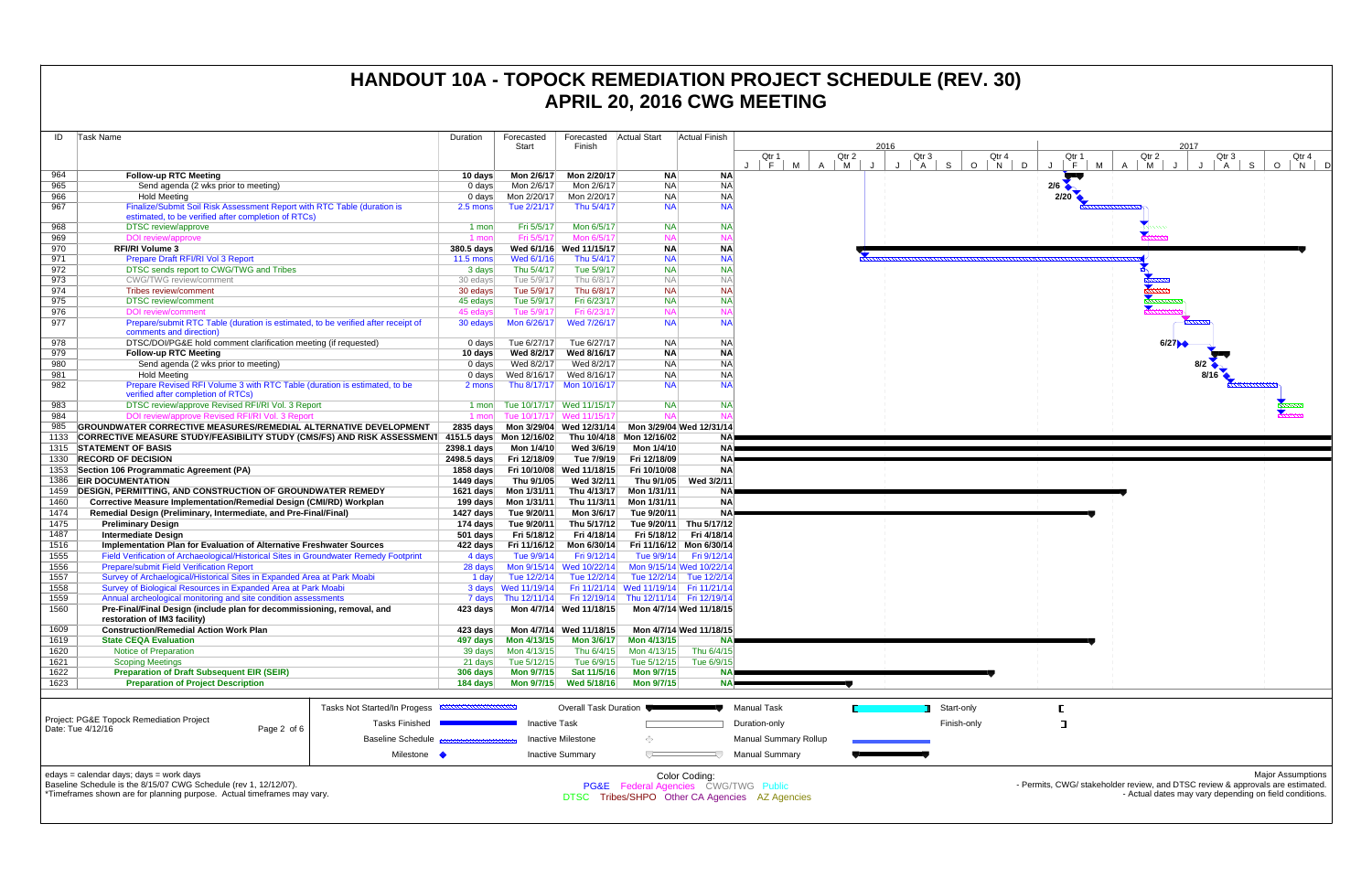| ID           | Task Name                                                                                                                                                                    |                              | Duration                  | Forecasted                 | Forecasted                  | <b>Actual Start</b>                  | Actual Finish            |                                                |                              |                       |                          |
|--------------|------------------------------------------------------------------------------------------------------------------------------------------------------------------------------|------------------------------|---------------------------|----------------------------|-----------------------------|--------------------------------------|--------------------------|------------------------------------------------|------------------------------|-----------------------|--------------------------|
|              |                                                                                                                                                                              |                              |                           | Start                      | Finish                      |                                      |                          |                                                |                              | 2016                  |                          |
|              |                                                                                                                                                                              |                              |                           |                            |                             |                                      |                          | Qtr 1<br>F<br>M<br>$\cdot$                     | Qtr 2<br>$\overline{A}$<br>M | Qtr 3<br>$\mathsf{A}$ | Qtr<br>S<br>$\circ$<br>N |
| 1629         | <b>Prepare Admin Draft SEIR</b>                                                                                                                                              |                              | 105.5 days                | Mon 1/18/16                | Fri 6/10/16                 | Mon 1/18/16                          | <b>NA</b>                |                                                |                              |                       |                          |
| 1635         | <b>DTSC Review Admin Draft SEIR</b>                                                                                                                                          |                              | $1.8$ wks                 | Fri 6/10/16                | Thu 6/23/16                 | <b>NA</b>                            | <b>NA</b>                |                                                | <b>POOL</b>                  |                       |                          |
| 1636         | <b>ESA Prepare 2nd Admin Draft SEIR</b>                                                                                                                                      |                              | $2.5$ wks                 | Thu 6/23/16                | Mon 7/11/16                 | <b>NA</b>                            | <b>NA</b>                |                                                |                              |                       |                          |
| 1637         | Tribal Meeting - Review Mitigation Concepts (date approximate)                                                                                                               |                              | $0$ days                  | Mon 7/11/16                | Mon 7/11/16                 | <b>NA</b>                            | <b>NA</b>                |                                                | 7/11                         |                       |                          |
| 1638         | <b>DTSC Review 2nd Admin Draft SEIR</b>                                                                                                                                      |                              | 2 wks                     | Tue 7/12/16                | Mon 7/25/16                 | <b>NA</b>                            | <b>NA</b>                |                                                |                              |                       |                          |
| 1639         | <b>ESA Prepare Screencheck SEIR</b>                                                                                                                                          |                              | 2 wks                     | Tue 7/26/16                | Mon 8/8/16                  | <b>NA</b>                            | <b>NA</b>                |                                                |                              | <b>Charles Report</b> |                          |
| 1640         | <b>DTSC Review Screencheck SEIR</b>                                                                                                                                          |                              | 2 wks                     | Tue 8/9/16                 | Mon 8/22/16                 | <b>NA</b>                            | <b>NA</b>                |                                                |                              |                       |                          |
| 1641         | <b>ESA Address DTSC Comments on Screencheck SEIR</b>                                                                                                                         |                              | 2 wks                     | Tue 8/23/16                | Mon 9/5/16                  | <b>NA</b>                            | <b>NA</b>                |                                                |                              |                       |                          |
| 1642         | <b>ESA Finalize/Print/Distribute Draft SEIR</b>                                                                                                                              |                              | 2 wks                     | Tue 9/6/16                 | Mon 9/19/16                 | <b>NA</b>                            | <b>NA</b>                |                                                |                              |                       |                          |
| 1643         | <b>ESA Finalize Draft SEIR</b>                                                                                                                                               |                              | 34 days                   | Mon 9/19/16                | Sat 11/5/16                 | <b>NA</b>                            | <b>NA</b>                |                                                |                              |                       |                          |
| 1644         | <b>Draft SEIR Public Review</b>                                                                                                                                              |                              | 34 days                   | Mon 9/19/16                | Sat 11/5/16                 | <b>NA</b>                            | <b>NA</b>                |                                                |                              |                       |                          |
| 1645         | 45-day Public Review                                                                                                                                                         |                              | 47 edays                  | Mon 9/19/16                | Sat 11/5/16                 | <b>NA</b>                            | <b>NA</b>                |                                                |                              |                       |                          |
| 1646         | <b>Public Meetings</b>                                                                                                                                                       |                              | 5 days                    |                            | Tue 10/11/16 Mon 10/17/16   | <b>NA</b>                            | <b>NA</b>                |                                                |                              |                       |                          |
| 1647         | Final EIR, Response to Comments (RTCs), Findings, MMRP                                                                                                                       |                              | 86 days                   | <b>Mon 11/7/16</b>         | <b>Mon 3/6/17</b>           | <b>NA</b>                            | <b>NA</b>                |                                                |                              |                       |                          |
| 1648         | <b>Draft SEIR Comment Review</b>                                                                                                                                             |                              | 1 wk                      | Mon 11/7/16                | Fri 11/11/16                | <b>NA</b>                            | <b>NA</b>                |                                                |                              |                       | <b>BALL</b>              |
| 1649         | ESA Compile/Prepare Admin Draft RTC/FEIR (duration will be verified after                                                                                                    |                              |                           | 5.3 wks   Mon 11/14/16     | Tue 12/20/16                | <b>NA</b>                            | <b>NA</b>                |                                                |                              |                       |                          |
|              | receipt of comments)                                                                                                                                                         |                              |                           |                            |                             |                                      |                          |                                                |                              |                       |                          |
| 1650         | DTSC Review Admin Draft RTC/FEIR/Findings (duration will be verified after                                                                                                   |                              |                           |                            | Thu 1/12/17                 | <b>NA</b>                            | <b>NA</b>                |                                                |                              |                       |                          |
|              | receipt of comments)                                                                                                                                                         |                              |                           |                            |                             |                                      |                          |                                                |                              |                       |                          |
| 1651         | <b>ESA Prepare Screencheck FEIR/Findings</b>                                                                                                                                 |                              | 3 wks                     | Fri 1/13/17                | Thu 2/2/17                  | <b>NA</b>                            | <b>NA</b>                |                                                |                              |                       |                          |
| 1652         | <b>DTSC Review Screencheck FEIR/Findings</b>                                                                                                                                 |                              | 2 wks                     | Fri 2/3/17                 | Thu 2/16/17                 | <b>NA</b>                            | <b>NA</b>                |                                                |                              |                       |                          |
| 1653         | <b>ESA Produce FEIR for 10-day Circulation</b>                                                                                                                               |                              | 1 wk                      | Fri 2/17/17                | Thu 2/23/17                 | <b>NA</b>                            | <b>NA</b>                |                                                |                              |                       |                          |
| 1654         | 10 Day FEIR Circulation                                                                                                                                                      |                              | 10 edays                  | Thu 2/23/17                | Sun 3/5/17                  | <b>NA</b>                            | <b>NA</b>                |                                                |                              |                       |                          |
| 1655         | DTSC Certifies Final EIR/ESA Files NOD                                                                                                                                       |                              | $0$ days                  | Mon 3/6/17                 | Mon 3/6/17                  | <b>NA</b>                            | <b>NA</b>                |                                                |                              |                       |                          |
| 1656         | DTSC reviews/approves Final Design and Construction/Remedial Action Work Plan                                                                                                |                              | 339 days                  | Thu 11/19/15               | Mon 3/6/17                  | Thu 11/19/15                         | <b>NA</b>                |                                                |                              |                       |                          |
| 1657         | DOI reviews/approves Final Design and Construction/Remedial Action Work Plan                                                                                                 |                              | 339 days                  | Thu 11/19/15               | Mon 3/6/17                  | Thu 11/19/15                         | <b>NA</b>                |                                                |                              |                       |                          |
| 1658         | ROWs/Easements/Access Agreements/Approvals/Compliance                                                                                                                        |                              | 720.3 days                | Tue 7/1/14                 | Mon 4/3/17                  | Tue 7/1/14                           | NA!                      |                                                |                              |                       |                          |
| 1659         | <b>Other Approvals and Compliance</b>                                                                                                                                        |                              | 34.3 mons                 | Tue 7/1/14                 | Mon 4/3/17                  | Tue 7/1/14                           | <b>NA</b>                |                                                |                              |                       |                          |
| 1660         | Landowner Agreements/Leasing/ROW Agreements                                                                                                                                  |                              | <b>34.3 mons</b>          | Tue 7/1/14                 | Mon 4/3/17                  | Tue 7/1/14                           | <b>NA</b>                |                                                |                              |                       |                          |
| 1661         | <b>Community Outreach</b>                                                                                                                                                    |                              | 1442 days                 | Fri 10/7/11                | Thu 4/13/17                 | Fri 10/7/11                          | <b>NA</b>                |                                                |                              |                       |                          |
| 1662         | Prepare/Issue Project Update Factsheet                                                                                                                                       |                              | 4 mons                    | Fri 10/7/11                | Tue 1/31/12                 | Fri 10/7/11                          | Tue 1/31/12              |                                                |                              |                       |                          |
| 1663         | <b>Community Outreach Activities (State)</b>                                                                                                                                 |                              |                           | Fri 10/7/11                | Thu 4/6/17                  | Fri 10/7/11                          | <b>NA</b>                |                                                |                              |                       |                          |
| 1664         | <b>Update mailing list</b>                                                                                                                                                   |                              | 1437 days<br>$2.95$ mons  | Fri 10/7/11                | Fri 12/30/11                |                                      | Fri 10/7/11 Fri 12/30/11 |                                                |                              |                       |                          |
| 1665         | <b>Conduct Community Survey</b>                                                                                                                                              |                              | $1.62$ mons               | Tue 1/31/12                | Fri 3/16/12                 | Tue 1/31/12                          | Fri 3/16/12              |                                                |                              |                       |                          |
| 1666         | <b>Conduct Community Interview</b>                                                                                                                                           |                              | 2 mons                    | Wed 4/25/12                | Thu 6/21/12                 |                                      | Wed 4/25/12 Thu 6/21/12  |                                                |                              |                       |                          |
|              | Prepare/Issue Community Outreach Plan                                                                                                                                        |                              |                           |                            |                             |                                      |                          |                                                |                              |                       |                          |
| 1667         |                                                                                                                                                                              |                              | 7.1 mons                  | Mon 3/19/12                | Wed 1/16/13                 |                                      | Mon 3/19/12 Wed 1/16/13  |                                                |                              |                       |                          |
| 1668         | Prepare/Issue factsheet for Corrective Measures Implementation                                                                                                               |                              | 30 edays                  | Tue 3/7/17                 | Thu 4/6/17                  | <b>NA</b>                            | <b>NA</b>                |                                                |                              |                       |                          |
| 1669<br>1670 | <b>Outreach/Public Participation Activities (Federal)</b><br>Prepare/issue factsheet for Remedy Implementation                                                               |                              | 27 days                   | Tue 3/7/17                 | Thu 4/13/17                 | <b>NA</b>                            | <b>NA</b><br><b>NA</b>   |                                                |                              |                       |                          |
|              |                                                                                                                                                                              |                              | 30 edays                  | Tue 3/7/17                 | Thu 4/6/17                  | <b>NA</b>                            | <b>NA</b>                |                                                |                              |                       |                          |
| 1671         | Open house (Multiple Locations)                                                                                                                                              |                              | 1 wk                      | Fri 4/7/17                 | Thu 4/13/17                 | <b>NA</b>                            |                          |                                                |                              |                       |                          |
| 1672         | <b>Project Contracting</b>                                                                                                                                                   |                              | 5 mons                    | Mon 2/20/17                | Fri 7/14/17                 | <b>NA</b>                            | NA                       |                                                |                              |                       |                          |
| 1673         | Construction (this is a preliminary construction schedule for planning purposes only.<br>See Section 3, Construction Approaches and Sequencing, of the Construction/Remedial |                              | <b>27258 days</b>         | Fri 7/14/17                | Fri 1/2/22                  | <b>NA</b>                            | <b>NA</b>                |                                                |                              |                       |                          |
|              | <b>Action Work Plan for details)</b>                                                                                                                                         |                              |                           |                            |                             |                                      |                          |                                                |                              |                       |                          |
|              |                                                                                                                                                                              |                              |                           |                            |                             |                                      |                          |                                                |                              |                       |                          |
| 1674<br>1675 | <b>Pre-Construction</b><br><b>Mobilization</b>                                                                                                                               |                              | 80 days                   | Fri 7/14/17<br>Fri 7/14/17 | Sat 11/4/17                 | <b>NA</b><br><b>NA</b>               | <b>NA</b><br>NA          |                                                |                              |                       |                          |
| 1676         | <b>Site Preparation</b>                                                                                                                                                      |                              | 113 edays<br>70 edays     | Mon 8/14/17                | Sat 11/4/17<br>Mon 10/23/17 | <b>NA</b>                            | N <sub>A</sub>           |                                                |                              |                       |                          |
| 1677         | <b>Stakeholder Attending Kick-Off Meeting at Site</b>                                                                                                                        |                              |                           | Fri 7/14/17                | Fri 7/14/17                 | <b>NA</b>                            | <b>NA</b>                |                                                |                              |                       |                          |
| 1678         | Stakeholder Attending Kick-Off Meeting at Site                                                                                                                               |                              | $0$ days<br>0 days        | Fri 7/14/17                | Fri 7/14/17                 | <b>NA</b>                            | NA                       |                                                |                              |                       |                          |
| 1679         | Stakeholder Attending Kick-Off Meeting at Site                                                                                                                               |                              | $0$ days                  | Fri 7/14/17                | Fri 7/14/17                 | <b>NA</b>                            | <b>NA</b>                |                                                |                              |                       |                          |
|              |                                                                                                                                                                              |                              |                           |                            |                             |                                      |                          |                                                |                              |                       |                          |
|              |                                                                                                                                                                              | Tasks Not Started/In Progess | <b>MANUFACTURERERERER</b> |                            | Overall Task Duration ●     |                                      |                          | <b>Manual Task</b>                             |                              |                       | Start-only               |
|              | Project: PG&E Topock Remediation Project                                                                                                                                     | <b>Tasks Finished</b>        |                           | <b>Inactive Task</b>       |                             |                                      |                          |                                                |                              |                       | Finish-only              |
|              | Date: Tue 4/12/16<br>Page 3 of 6                                                                                                                                             |                              |                           |                            |                             |                                      |                          | Duration-only                                  |                              |                       |                          |
|              |                                                                                                                                                                              | <b>Baseline Schedule</b>     |                           |                            | <b>Inactive Milestone</b>   | ◇                                    |                          | <b>Manual Summary Rollup</b>                   |                              |                       |                          |
|              |                                                                                                                                                                              | Milestone •                  |                           |                            | <b>Inactive Summary</b>     | ᅮ                                    | ₹                        | <b>Manual Summary</b>                          |                              |                       |                          |
|              |                                                                                                                                                                              |                              |                           |                            |                             |                                      |                          |                                                |                              |                       |                          |
|              | edays = calendar days; days = work days                                                                                                                                      |                              |                           |                            |                             |                                      | Color Coding:            |                                                |                              |                       |                          |
|              | Baseline Schedule is the 8/15/07 CWG Schedule (rev 1, 12/12/07).                                                                                                             |                              |                           |                            |                             | PG&E Federal Agencies CWG/TWG Public |                          |                                                |                              |                       |                          |
|              | *Timeframes shown are for planning purpose. Actual timeframes may vary.                                                                                                      |                              |                           |                            |                             |                                      |                          | DTSC Tribes/SHPO Other CA Agencies AZ Agencies |                              |                       |                          |
|              |                                                                                                                                                                              |                              |                           |                            |                             |                                      |                          |                                                |                              |                       |                          |